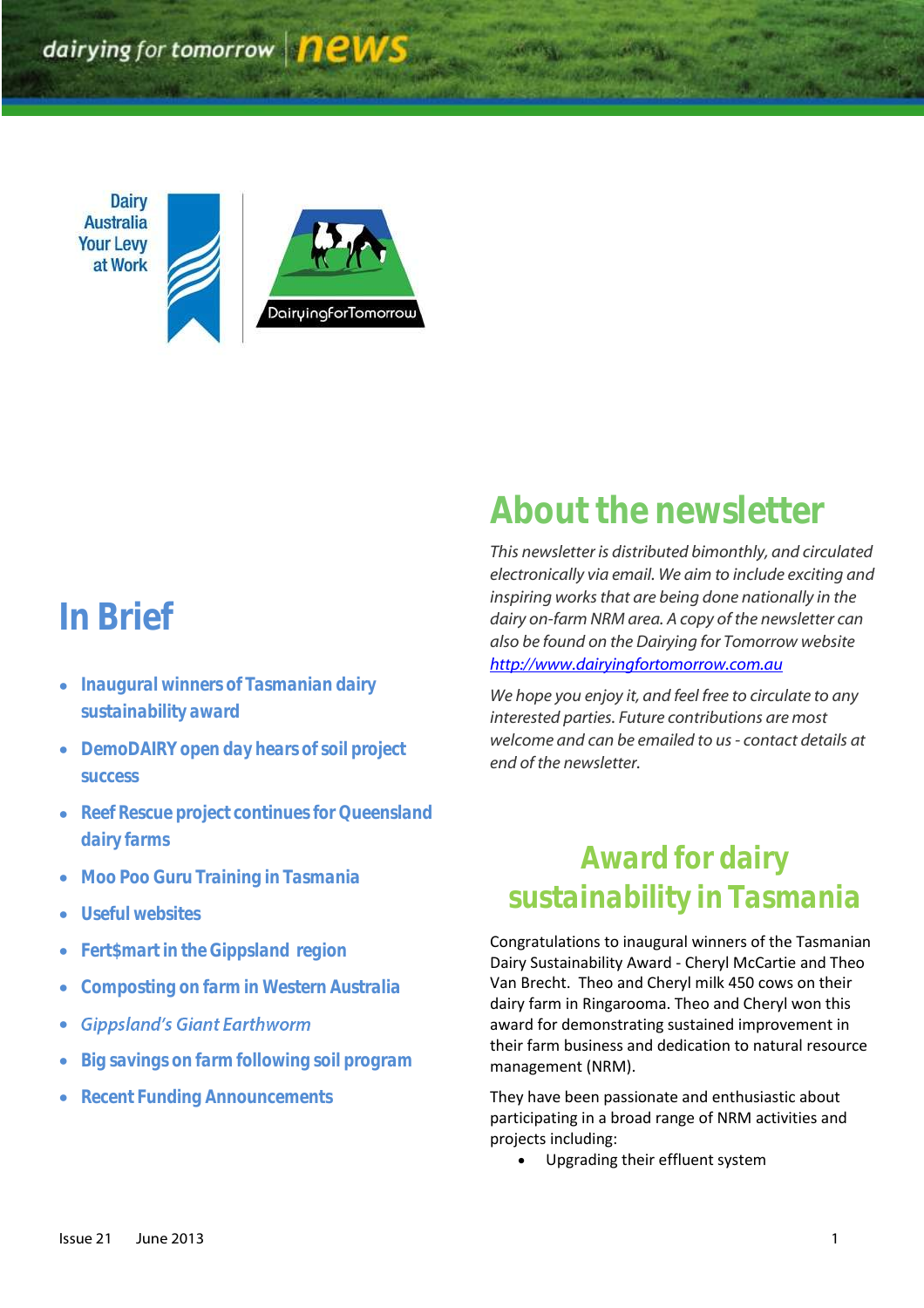- Fencing off Ringarooma River and undertaking major revegetation/rehabilitation of all the gullies and wet areas on their farm
- Extensive soil testing and nutrient budgeting to improve fertiliser use efficiency
- Soil moisture monitoring and irrigation scheduling to improve water use efficiency
- Property management planning to refine their plans about developing the farm for production and sustainability outcomes
- Farm trials with effluent slurry application and alternative fertilisers



*ABOVE: Worthy winners, Theo Van Brecht and Cheryl McCartie*

Their commitment to the Tasmanian dairy industry is inspiring. They've graciously hosted numerous field days on their farm and their contagious sense of humour makes these days fun for all involved. Cheryl has given thousands of hours over many years to participate in NRM reference groups and discussion groups. She is now Deputy Chair of the DairyTas Board and is passionate about ensuring NRM issues are integral to Board decisions across all facets of Tasmanian dairying.

The Sustainability Award for 2013 was sponsored by GHD.

# **DemoDAIRY open day hears of soil project success**

A program to address soil acidification problems on Western Victorian dairy farms has led to significant practice change and healthier, more sustainable soils. The Reducing Soil Acidification through Nutrient Management project has had a significant impact in raising awareness of the value of taking more soil tests annually and the benefits of taking a more prescriptive approach to use of fertiliser.

A better understanding of key soil nutrients has helped many farmers involved to cut their fertiliser costs by 20- 30 % after realising that levels of important nutrient on some parts of the farm were well in excess of dairy industry best practice recommendations.

Over one hundred and fifty dairy farmers in the Glenelg Hopkins CMA region and a further 34 in the Corangamite CMA region have completed the training and are now making more informed decisions on nutrient inputs and are enjoying the benefits.

A `Where From and Where To' open day at DemoDAIRY in May heard an update on the project where WestVic Dairy project manager Jeff Lawes said many farmers had reported savings of \$20,000-\$30,000 and some had cut fertiliser costs by \$50,000 or more without reducing production.

"I have in writing from one farmer that he has saved more than \$150,000 over the last three years from what he learned in the program," Mr Lawes said. "The farm in question had levels of phosphorus, potassium and sulphur in considerable excess over most of the farm. The farmer had not previously felt comfortable in changing practices of a blanket application of maintenance fertiliser across farm annually."



*ABOVE: Richard Murphy, Glenelg Hopkins CMA, Louise Sheba DA NRM Coordinator, Mike Waite Dairy farmer*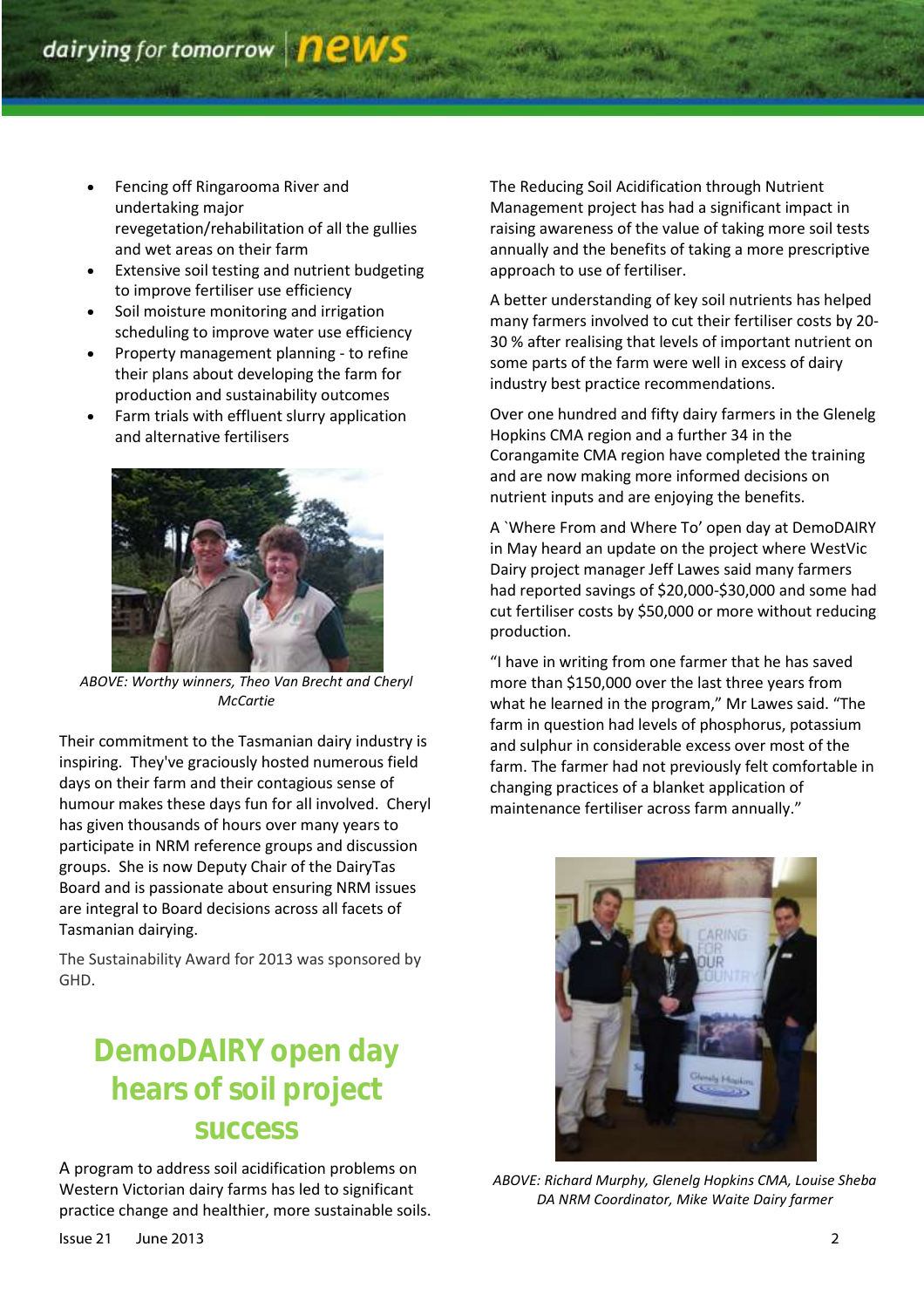With a better understanding of soil nutrient requirements and soil test interpretation, many farmers taking part in the program over the past four years have changed their soil test regime.

Mr Lawes said about 20% of farmers signing up for the program had not carried out soil tests in the previous 3-4 years, including some who had not soil tested for a decade.

About half the farmers surveyed said they normally had 2-4 tests taken every year and 25 per cent said they had undertaken about six or more soil tests across the farm annually.

"One of the positive outcomes of the project has been that pretty much every farmer with a poor soil test history has committed to doing many more soil tests each year, which will provide a more accurate snapshot of their nutrient levels and help them to improve their soil management," Mr Lawes said.

"Of the farmers surveyed, a significant proportion of the group had previously undertaken a blanket application across the farm of one or two fertiliser blends, but with their increased knowledge of what they need, most have become more prescriptive and only use certain fertiliser when and where required," Mr Lawes said.

The program has also helped to fine tune farm trigger points for where lime may be needed on parts of the farm. "Focus on soil acidity has been a high priority. Farmers have learned more about pH and acidifying processes on dairy farms and how aluminium cation saturation levels assist with the decision on whether lime is required. Many have had some fantastic results after applying lime to identified areas of the farm where soil acidity was restricting pasture growth." he said.

The program has also helped farmers to produce their own nutrient maps of the farm, identify nutrient shift within their paddocks and to adjust their nutrient application rates accordingly.

WestVic Dairy is planning to develop several fact sheets highlighting the key messages and the outcomes achieved through the program.

The project has been funded by the Australian Government's Caring for our Country and managed by WestVic Dairy in partnership with Glenelg Hopkins CMA and Corangamite CMA.

Mr Lawes said the CMAs were seeking continued funding from Caring for our Country for a new round of the programs.

"We have a waiting list of farmers who want to participate in future programs," he said. "They have heard about the success of the program and how much farmers have benefited from it and they want to be involved."

*See the story about participating farmer Andrew Wortley later in this newsletter.*

# *Reef Rescue Project continues for QLD dairy farmers*

In April the Federal government announced that it was to continue funding the successful Reef Rescue program in Queensland. The program sees industry work together to improve water quality entering the Great Barrier Reef catchment. Over the past 5 years, farmers have benefited for the program by receiving education, water quality grants (WQGs) and Soil & Nutrient Management plans (SNMPs).



*ABOVE: Geoff Downie (2nd from right) with other industry winners & Senator Jan McLucas (3rd from left) at the Reef Rescue Awards*

The industry has undertaken 94 on farm projects (WQGs) at a cost of \$2 million, with Australian Government funding of \$920,000. Projects were designed to improve water quality living the farm and reduce the risk of sediment and nutrients entering the catchment.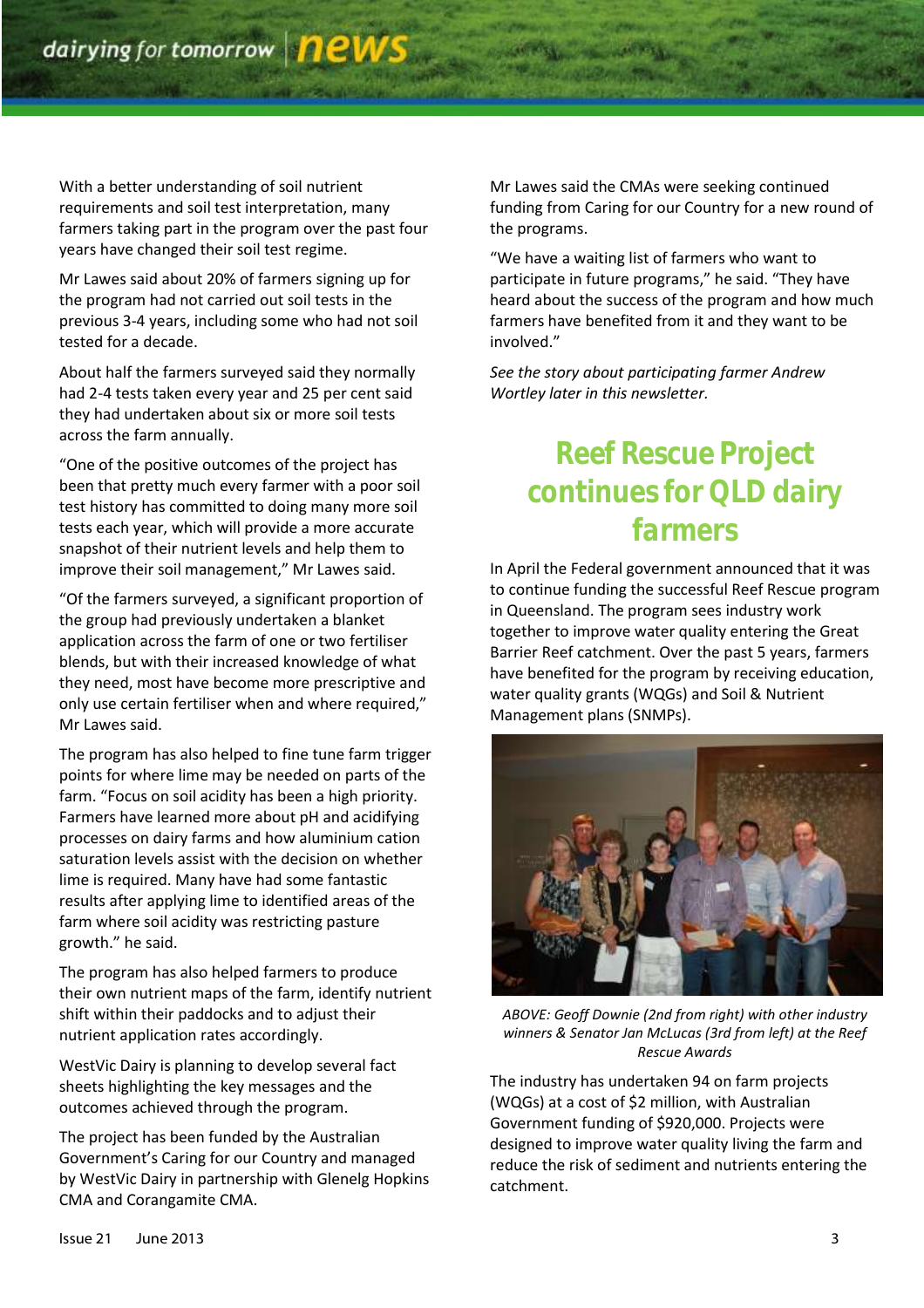About 200 Dairy SAT assessments were completed over the five years of the program, which lead to the development of 62 nutrient management plans (SNMPs) for farmers. The plans enable farmers to meet the goals for their farm while also receiving recommendations to improve sustainability for their soil and nutrient management through increased soil health and nutrient use efficiency.

On May 9<sup>th</sup> the Inaugural Reef Rescue Awards took place in Cairns and highlighted the achievements of the program. Awards were given to all industries to farmers and landholders who had greatly participated throughout the program. The Dairy Award went to Monto farmer Geoff Downie, who farms 250ha of flats on the Three Moon Creek catchment which feeds the Burnett River. Mr Downie attended soil & nutrient workshops and also completed 2 WQG projects, which saw him invest over \$120,000 into on ground works.

The two projects Geoff Downie completed under the Water Quality Grants for Reef Rescue can be viewed by following the link.

### <http://www.youtube.com/watch?v=6GaLJNZmEMo>

With the continuation of the Reef Rescue program for another 5 years, many more farmers in Queensland can become involved and help to continue improving water quality entering one of the 7 natural wonders of the world.

# **What does it take to become a Moo Poo Guru?**

Two of Australia's leading experts on effluent were in Tasmania in March to run the NCDEA Accredited Effluent Designers Course. Scott McDonald (DPI Victoria) and Scott Birchall (AgSystems) led 11 keen participants in the Effluent Design Course. The course was a mix of theory and practical with plenty of farm visits to see systems in operation. Topics covered included:

- Regulations, compliance and legal responsibilities
- How to do a water audit, collect farm data and estimate pond volumes
- Calculations to size solids separation systems and storage requirements

Participants are currently completing their assessment criteria - two effluent management plans for actual farms and an online exam. While not all of the course participants will go on to be Accredited Designers and added to the Dairy Australia Effluent Systems Designers list, there is no doubt that running the course in Tasmania has significantly raised the standard of knowledge about good effluent system design and management.

Below are some pictures of course highlights:



*ABOVE: Luckily the afternoon spent learning how to do water audits was one of the hottest days in Tasmania this year.*



*ABOVE: Sandra Bales from Serve-Ag collecting farm details.* 

The last week of the design course was the week of Sandra's wedding – she came to the last day of farm visits with the most glamorous hair and nails ever seen in a dairy shed. She missed the last hour of the course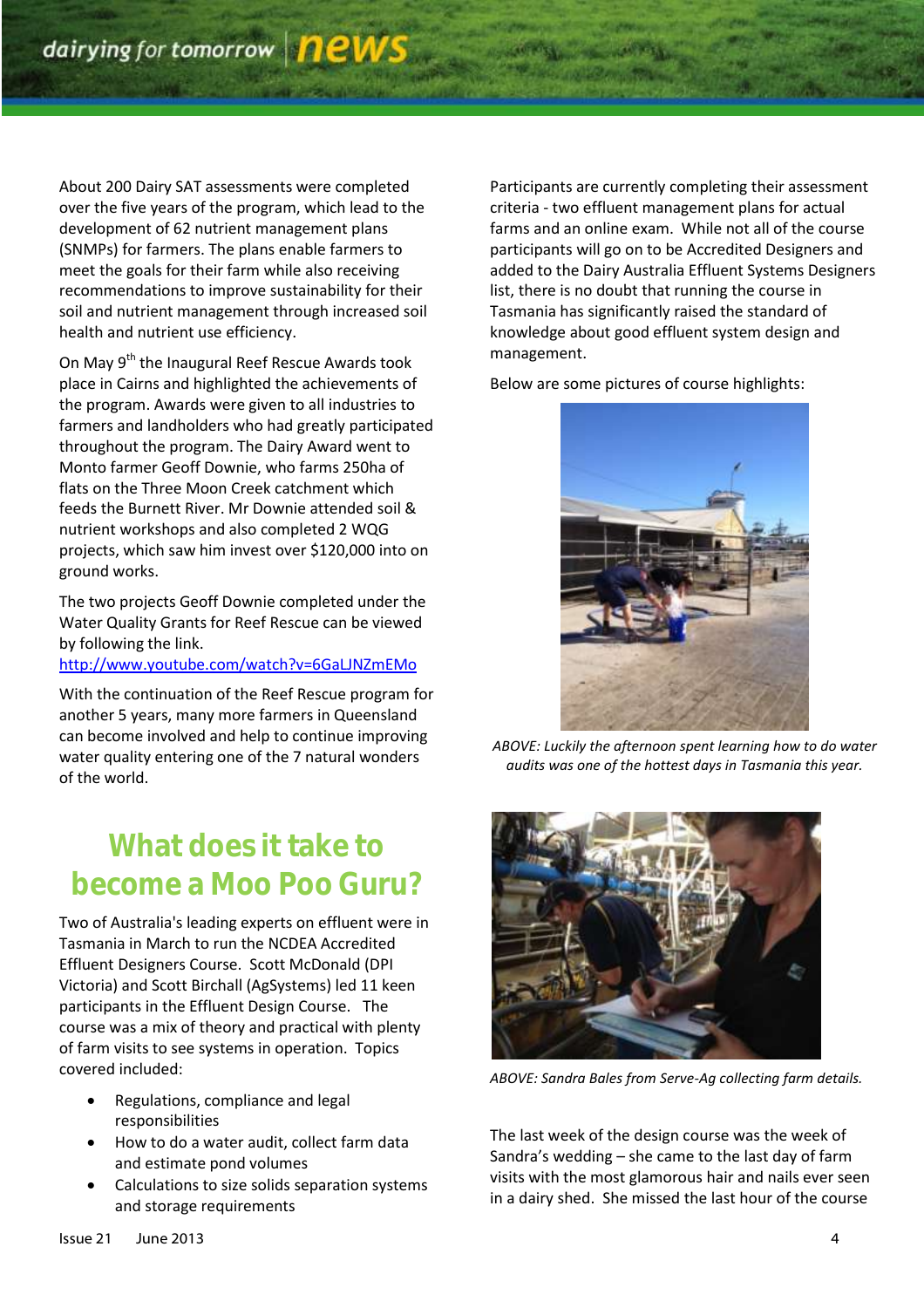to attend her wedding rehearsal – we all thought that was very impressive commitment.



*ABOVE: By the end of the first week of formulas and calculations, there was only one place to go….you can't hide in Smithton!*



*ABOVE: Scott Birchall was a hard task master when it came to collecting farm data – the onus was on participants to ask questions from the farmer and collect the myriad pieces of information needed to do a thorough and accurate effluent management plan.*



*ABOVE: Scott McDonald from DEPI Victoria*

Issue 21 June 2013 5 Scott McDonald kept his dark glasses on, smiled and said "good luck" when we visited some challenging

farm design situations. By the end of the course, participants fully appreciated the excellent problem solving skills they'll need to design effluent systems for challenging sites. Permeable soils (not suitable for pond construction), high water tables and lots of rain make for some very challenging effluent design scenarios in Tasmania.

# *Fert\$mart in Gippsland*

The third of three pilot groups trialling the Fert\$mart nutrient planning process has been completed in the Gippsland region of Victoria.

The national Fert\$mart project is a whole farm planning exercise. It provides opportunities for farmers to gain a baseline for nutrient management, plan ahead in response to soil test results and the goals for different areas of the farm.



*ABOVE: Discussing fertiliser needs, Fert\$mart Gippsland*

Ten farm businesses worked with consultant John Gallienne to have soil tests taken from different land management areas on the farm – differing soil types, long term dairy land, newly acquired areas, effluent receival zones etc.

### One farmer commented *"The soil tests have provided a benchmark to compare my soil tests to in the future".*

The farmers came together in a workshop setting to discuss soil test results and interpret what the results meant for their own farms depending on soil types. Following this, smaller discussions were held on farm to delve more deeply into understanding maintenance & capital soil needs and the impact of effluent use on soils and the fertiliser needs of individual businesses.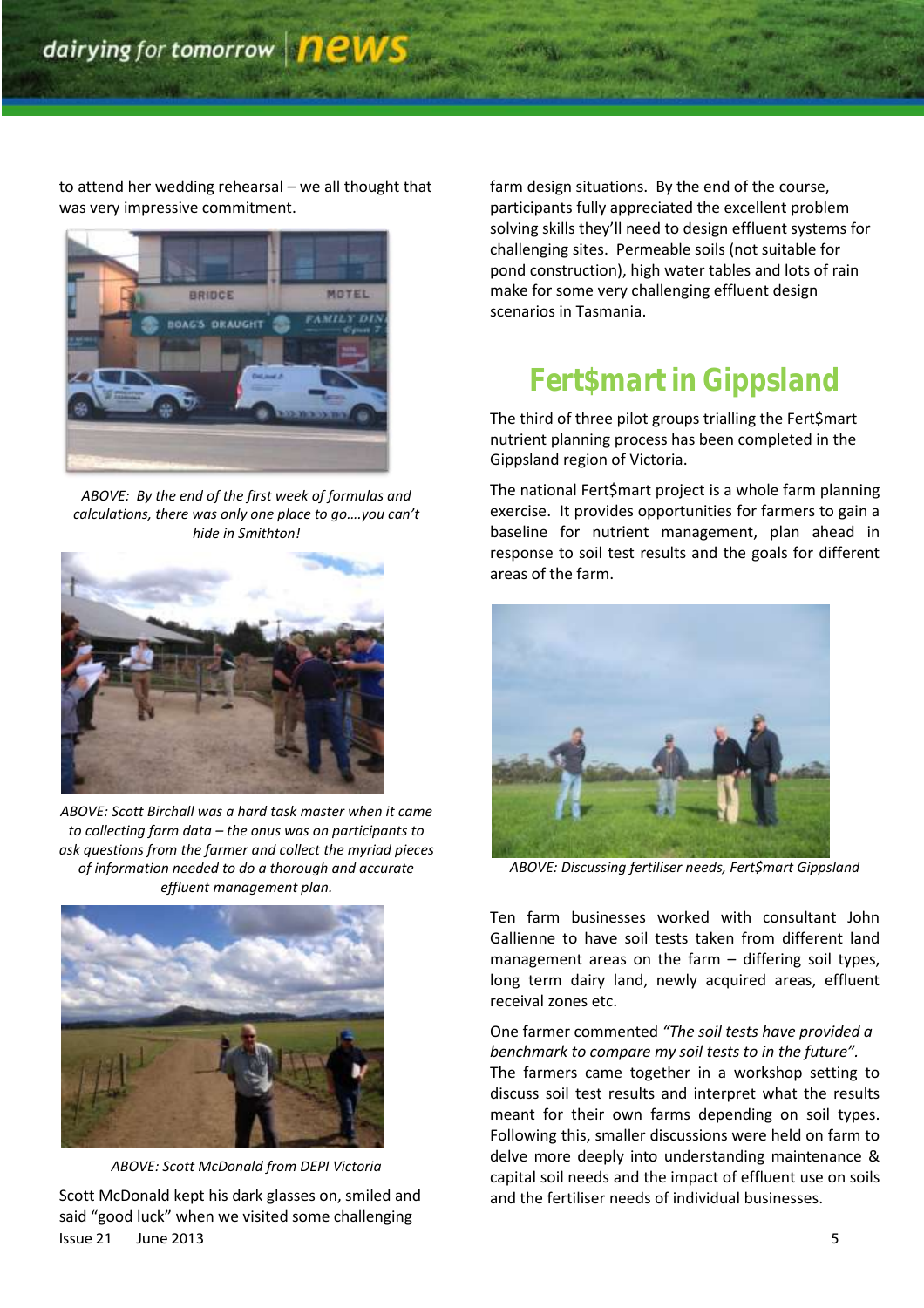Those involved gained a better understanding of their own soils needs with one participant commenting;

*"I will be much more targeted with what I am doing. I assumed my soil type was hungry so I just kept putting it on. I have sandy soils and assumed whatever I was putting on was leaching through, I learnt a lot about my soil type and how it responds. It will save us a lot of money knowing what we have from the soil testing. I will use lime to reduce acidity and keep soil testing."*

The Fert\$mart project is funded by the Commonwealth Government's Caring for Our Country Program and Dairy Australia.

### *Useful Websites*

Dairy Australia's Tasmanian Natural Resource Coordinator, Rachel Brown has done a great job pulling lots of resources into the one place. Check out this page;

#### <http://www.dairytas.com.au/nrm/nutrients/>

The Future Ready Dairy Systems site is an excellent resource for regional case studies about farm adaptation to climate variability

### <http://frds.dairyaustralia.com.au/>

Watch this space for the soon to be launched Fert\$mart link.

Future Newsletters will feature useful web links. Please send suggestions by email to <ghayman@dcsi.net.au>

### *On Farm Composting in WA*

Western Dairy (WD) and South West Catchments Council (SWCC) have partnered to showcase an onfarm dairy composting demonstration project. The project will highlight the value of using farm resources to make compost.

Dairy farmers have the option of adding value to the effluent produced on farm through making compost. With SWCC funding and WD in-kind support, 2 farmers in the Geocatch hotspot region were trained in making compost and created a small compost pile using dairy effluent and carbon sources either already on the farm or from an external source. The piles

were monitored and sampled throughout to keep the process on track and 12 weeks after their formation, the piles have reached maturity.



*A Carbon Source - Old Straw*

The project managed by Matt Evans had willing farmers Steve Scott and Victor Rodwell from Boyanup committed to turning their windrows and adding moisture as often as needed as well as taking regular temperature readings. WD's industry development specialist Rob La Grange visited regularly to monitor and sample the windrows and to support the farmers in managing the compost as it matured.



*ABOVE: Mixing the Compost Ingredients*

A field day in June will present the findings to the dairy farming community. The farmers, Steve Scott and Victor Rodwell from Boyanup will discuss their experiences and opinions regarding making compost and the process, nutrient value and benefit of compost will be presented by local and interstate experts. It is hoped that more dairy farmers will see compost making as a useful practice in managing their dairy effluent as a nutrient source and soil modifier for more profitable returns.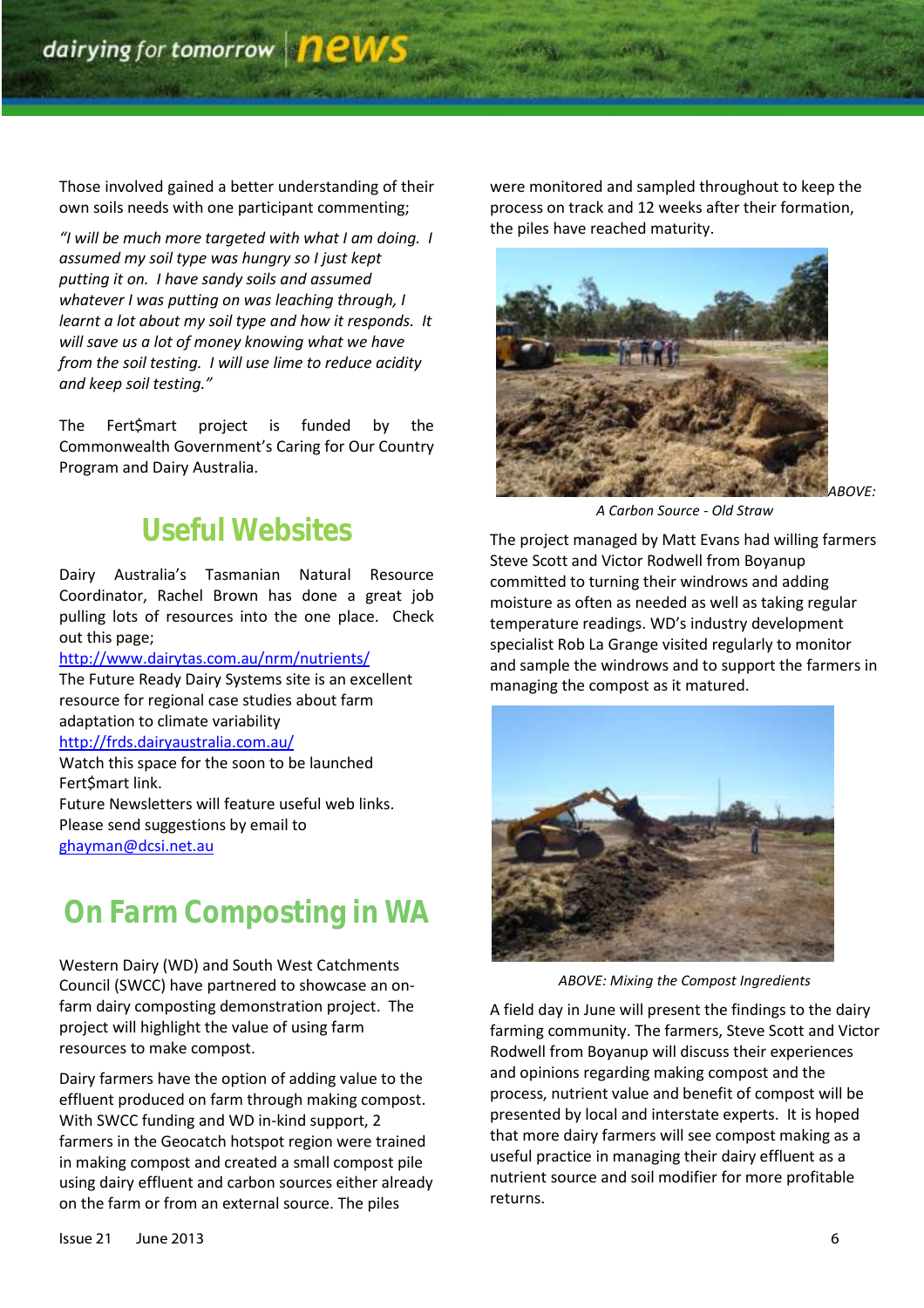### **Gippsland's Giant Earthworm**



*ABOVE: A Gippsland Giant Earthworm, one of the world's largest known worms*

*One of the largest known earthworms in the world, the Giant Gippsland Earthworm (GGE) or Megascolides australis, is found on dairy farms within a 40,000 hectare area of the Gippsland region.*

*The amazing creature is under threat due to its limited geographic range, highly specific habitat requirements and life-history characteristics.* 

*Dairy farms are recognised as important areas for habitat of the worm. GippsDairy is currently working with The GGE Recovery Team, the Triholm Landcare Group and the South Gippsland Landcare Network to protect the future of this species. A recent Community Landcare Grant will get the ball rolling on some extension & demonstration efforts.*

# *Big savings on farm following soil program*

Macarthur dairy farmer Andrew Wortley estimates he has saved at least \$50,000 over the past three years by changing his nutrient management practices.

"And that's probably a pretty conservative figure," Mr Wortley added. "We've probably wiped \$30,000 off our costs this year and I think we'll most likely extend the new regime even further next year."

Mr Wortley has been part of the Reducing Soil Acidification through Nutrient Management project which has prompted him to undertake more soil tests, eliminate blanket fertiliser applications and

become more prescriptive in his use of fertiliser.

"We've made dramatic cutbacks on fertiliser on paddocks showing higher levels of phosphorus, potassium and sulphur and use a lot more effluent and compost and measure where it is best to put it out," he said. "Time will tell if we have made the right decision but at this stage it's looking good and we're very confident."

Andrew and his wife Anna have over the past five years built up the dairy herd to 600 on their 580ha property at Macarthur.



*ABOVE: Macarthur dairy farmer Andrew Wortley*

The Wortleys are one 184 dairy farmers to take part in the Reducing Soil Acidification through Nutrient Management project, which is funded by the Australian Government's Caring for our Country and managed by WestVic Dairy in partnership with Glenelg Hopkins CMA and Corangamite CMA. Since completing the training and adopting a precision approach to nutrient monitoring and management, the Wortley farm has recorded significant improvements in soil test results for phosphorous and potassium levels.

"It has been a fantastic program, one of the best I've ever been involved in," he said. Mr Wortley said soil tests led to several improvements in the farm's nutrient management strategies, resulting in significant cost savings.

"For example, we now put out nutrients from our effluent ponds where they are needed, in particular areas where soil tests show marginal or deficient levels of our key nutrient. Recent soil tests where we